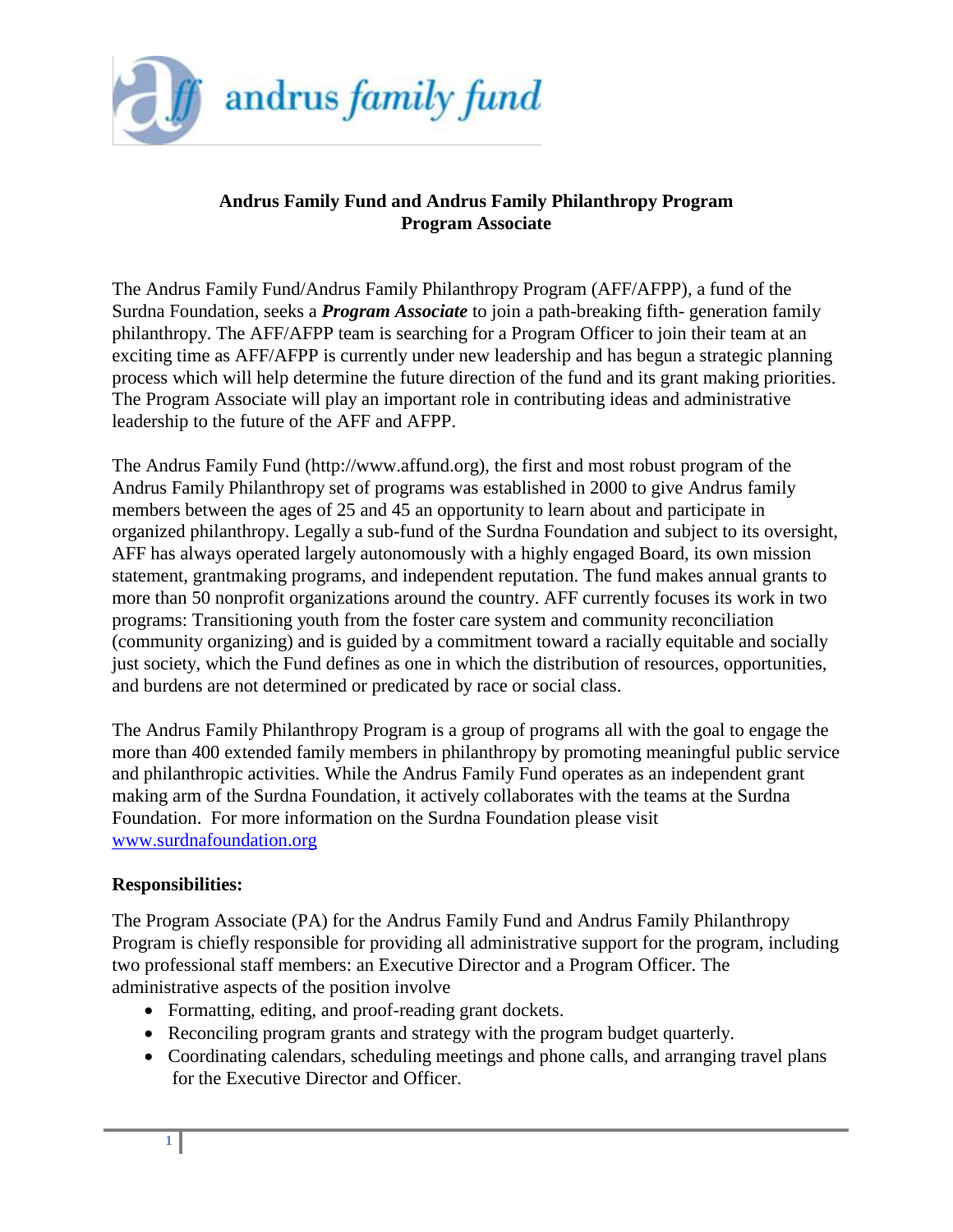

 Creating and submitting program expense reports; organizing meetings and special events that support the program's goals; daily phone and email interaction directly with grantees, grant seekers and Andrus Family Fund Board of Directors as well as members of the Family Involvement Committee of the Surdna Foundation Board.

In addition to program administration, the Program Associate will have ample opportunities to engage in substantive programmatic refinement and grantmaking support to the portfolio through the following:

- Review and response to letters of inquiry submitted by grant seekers.
- Manages the intake of letters of inquiry and grant proposals for the Andrus Family Fund.
- Sends declination letters to grant applicants that will not receive grants.
- Works with program staff to invite new proposals, and assists Program Officer and Executive Director throughout the proposal process.
- Works closely with Program Officer to track and review grant proposals and progress reports for completeness and compliance with IRS regulations.
- Responds to applicant and grantee questions regarding proposal status, subsequent payments, and other administrative inquiries.
- Works with Program staff to review prospective grantee financial statements and organizational budgets.
- Drafts, proofreads and sends out grant agreement letters.
- Codes and updates grant records in the grants management system.
- Assists the Program staff in the review of docket materials (prepared by program staff) and preparation of dashboards and other data visualizations to reflect the Foundation's state of grantmaking and recommendations.
- Follows up with grantees to return paperwork for payment and reporting.

Beyond working with program staff and grantees, the Program Associate works collaboratively with the Grants Manager of the Surdna Foundation and the Office of Grants Management to track payment and assure that the Andrus Family Fund's due diligence process meets standards. The PA works closely with the Office Administrator in maintaining office systems such as filing, kitchen maintenance, reception coverage, and Board Meeting support. Additionally, the PA works as a part of a small team of Program Associates that support the other grantmaking areas at the Foundation, providing each other with mutual support on coordinating cross-programmatic grants, events, and other initiatives and peak periods for the Foundation.

The successful candidate is a confident, analytical, and agile problem-solver with the ability to handle several programmatic and administrative tasks simultaneously, while maintaining poise and patience. The successful candidate also has a demonstrated educational background and/or professional interest in at least one or more areas of the Andrus Family Fund. This position offers exceptional access to the youth development, foster care, juvenile justice and community organizing with social justice and racial equity lens.